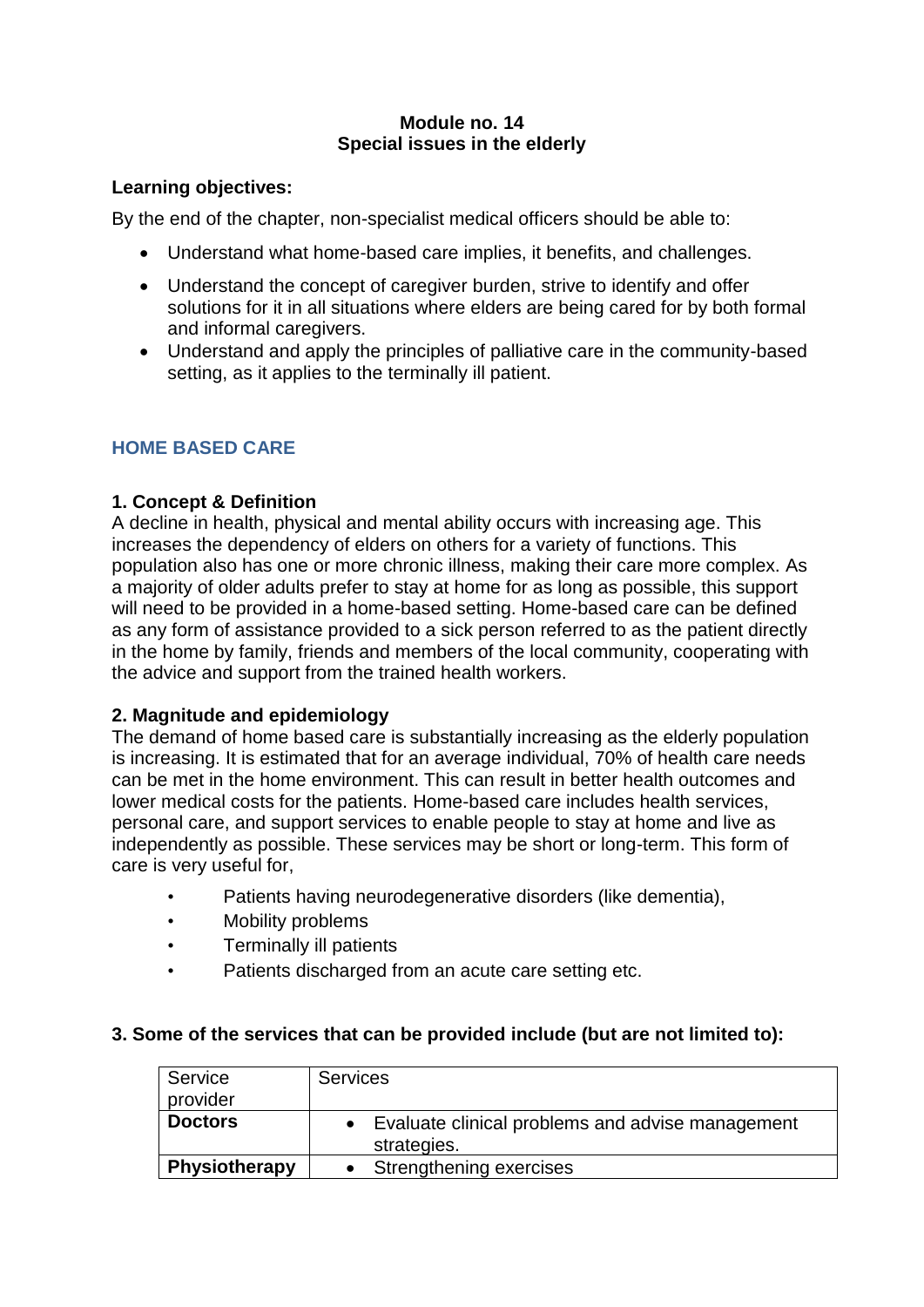|                    | Range of motion and balance exercises                           |
|--------------------|-----------------------------------------------------------------|
|                    | Environment modification from safety point of view<br>$\bullet$ |
|                    | Appropriate use of mobility devices<br>$\bullet$                |
| <b>Nursing</b>     | Administration of medication                                    |
| services           | Feeding tubes<br>$\bullet$                                      |
|                    | <b>Changing of Urinary Catheters</b>                            |
|                    | <b>Removal of Stitches / Staples</b><br>$\bullet$               |
|                    | <b>Wound and Stoma Care</b>                                     |
|                    | Pain management<br>$\bullet$                                    |
| <b>Care givers</b> | Companionship                                                   |
|                    | <b>Recreational activities</b>                                  |
|                    | Escorting to the hospital                                       |
|                    | Grocery                                                         |
|                    | Shopping malls or for entertainment, housekeeping<br>$\bullet$  |
|                    | (cleaning, dusting),                                            |
|                    | Meals preparation<br>$\bullet$                                  |
|                    | Mentally stimulating activities                                 |

# **6. The advantages of Home-based care are**:

- 1. Home care is an acceptable form of care for majority of elderly.
- 2. Homes are familiar and safe environments.
- 3. It can be personalized to the needs of the patient. The home environment provides the greatest comfort.
- 4. It is an economically better option

# **7. Problems in Home Based Care**

When most of the care is provided by the family caregivers, it is essential to identify caregiver stress and provide support for the same **Training for Care-givers**

# **8**. **Management of home-based care**

The 3 M's of home-based care are Man-power or Human Resources, Material and Money (Financial Resources)

**Manpower**: There needs to be availability of doctors, nurses, physiotherapists and supervised daily helpers in accordance to the patient's comfort.

**Material**: The home-environment may need to be converted into a mini-hospital and may need improvised or hospital beds, air-mattresses, bedside railings, dressing material and monitoring equipment.

**Money (Finances):** It needs to be evaluated based on the requirements of the patient's needs.

When caregivers are informal (family members or untrained hired help) they need to be sensitized to the common problems of the elderly and training the caregiver, very **often the spouse** or children who is an important link in the care of the older person is crucial for success of any home-based care.

They need to be educated on the following aspects of caretaking:

- Ageing process
- Home Safety
- Hygiene
- Falls Prevention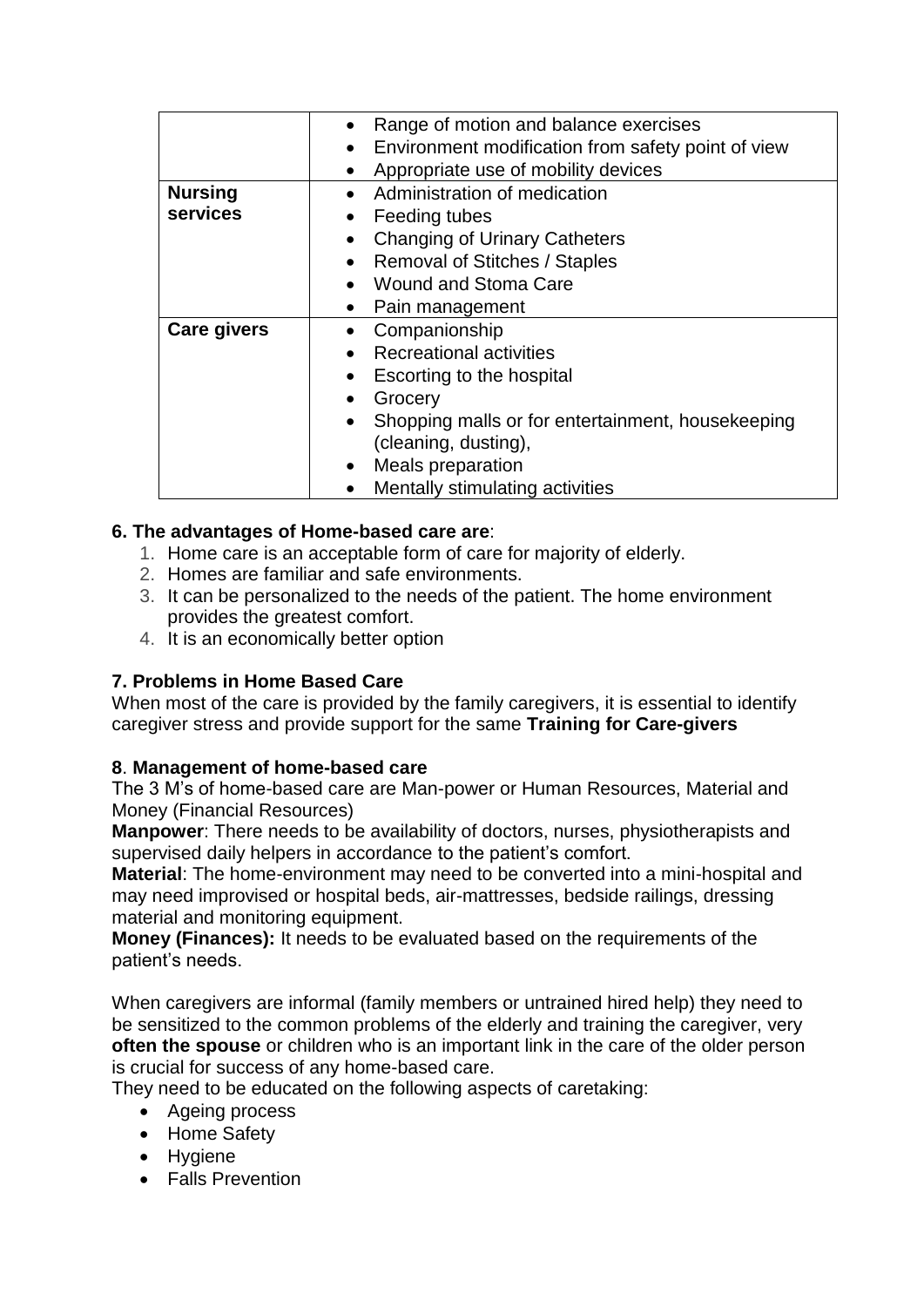- Bed-sore prevention
- Safe transfer of Elderly
- Personal Hygiene and Grooming
- Dressing of wounds
- Pain relief
- Physiotherapy

One also needs to identify elder abuse, which is covered in different module.

## **9**. **Health education messages,**

- 1. Home based care offers an economical and safe method of providing health care to patients especially with cognitive and mobility issues.
- 2. Nevertheless, home based care is time and energy consuming and finding health personnel who can offer home based care can be a daunting task.
- 3. Home based care needs multidisciplinary team effort and can be done well with dedicated health personnel, enthusiastic caregivers and necessary equipment.
- 4. Home based care is ideal for the majority of elderly who have chronic debilitating illnesses or terminal disease. However, it may not be an appropriate choice for acute, potentially reversible conditions.
- 5. It is acceptable by the elderly and can be personalized to the needs of the patient.

# **10. Myths and reality**

## **Home care is only for very sick people**

Untrue. Even though home care can certainly be helpful for terminally ill people, not all home care recipients are very ill. Non-medical care, on the other hand, offers help with activities of daily living (ADLs) like eating, bathing, personal care, and transportation.

## **Caregivers aren't trustworthy**

Untrue. Even though there are instances about this issue, there are agencies which you can trust upon.

## **Seniors who need 24/7 care aren't qualified for home care**

Untrue. Home care can be highly individualized. Home care agencies often put together 24/7 care teams and can work with you to ensure that you get exactly the services you need.

## **11. References were not given in the module, which were provided**

1. Home care myths and misconceptions. (Internet, available from <http://commhealthcare.com/15-crazy-home-care-myths-and-misconceptions/> )

# **CARE GIVERS BURDEN**

## **1. Concept & Definition**

The act of care-giving is an essential part of caring for older persons, especially those with cognitive and functional impairment. While it is considered to be satisfying and culturally appropriate in the Indian context, the complexity of the situation brings in a form of stress on the caregiver, called caregiver burden. The caregiver becomes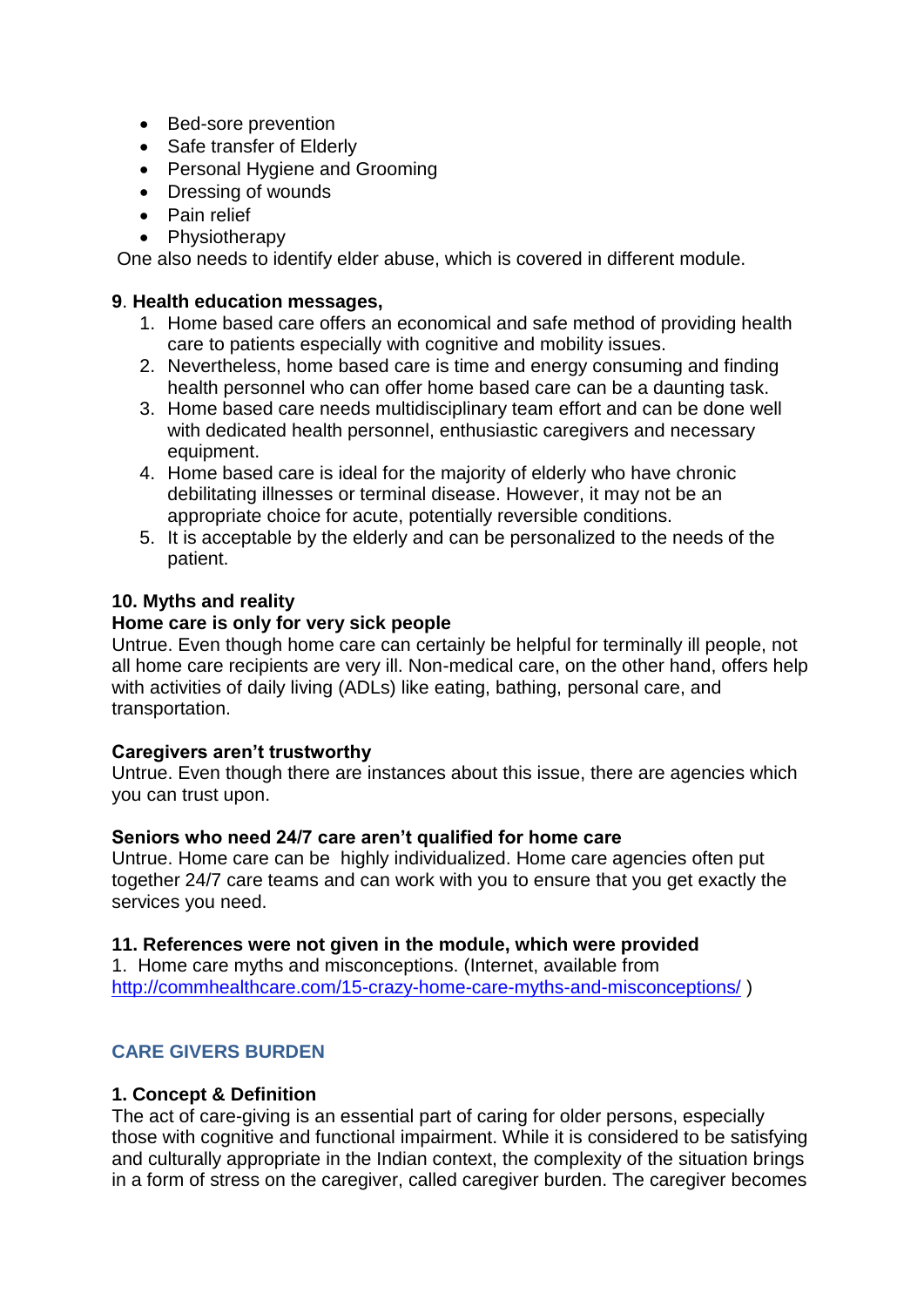an "invisible patient" and therefore doctors taking care of older people must enquire for caregiver burden on a regular basis.

# **Definition**

A practical definition of caregiver burden is "extent to which care-givers perceive that care-giving has had an adverse effect on their emotional, social, financial, physical, and spiritual functioning."

# **2. Magnitude and epidemiology**

Caregiver distress and burden indicate prolonged consequences of poor physical and emotional health. Studies on caregivers in India suggest that caregiving is associated with more psychological complaints and a poor physical and psychological Quality of life, prevalence of depression among the caregivers was 10.6%.

# **Types of care-givers**

- 1. Formal or
	- 2. Informal.

Most of the care-givers are informal and include spouse, children, other family members and friends.

Care-giving includes,

- Assistance with basic and instrumental activities of daily living (bathing, toileting, moving)
- Medical support-buying and administering medicines
- Taking them for appointments
- Making treatment decisions
- Offering emotional support

75% of the caregivers of terminally ill patients are women i.e. wives, daughters, sisters and daughters-in-law. As women are widowed, they need to depend on paid professionals for care.

## **3. Risk factors effecting the condition**

- Low educational attainment
- Female caregiver
- Residence with care recipient
- Depression
- Social isolation
- Financial stress
- Number of care-giving hours
- Not being a caregiver by choice

# **4. Diagnosis**

**The impact of caregiving on the caregiver** is enormous as there is higher mortality among caregivers when compared to non-caregivers.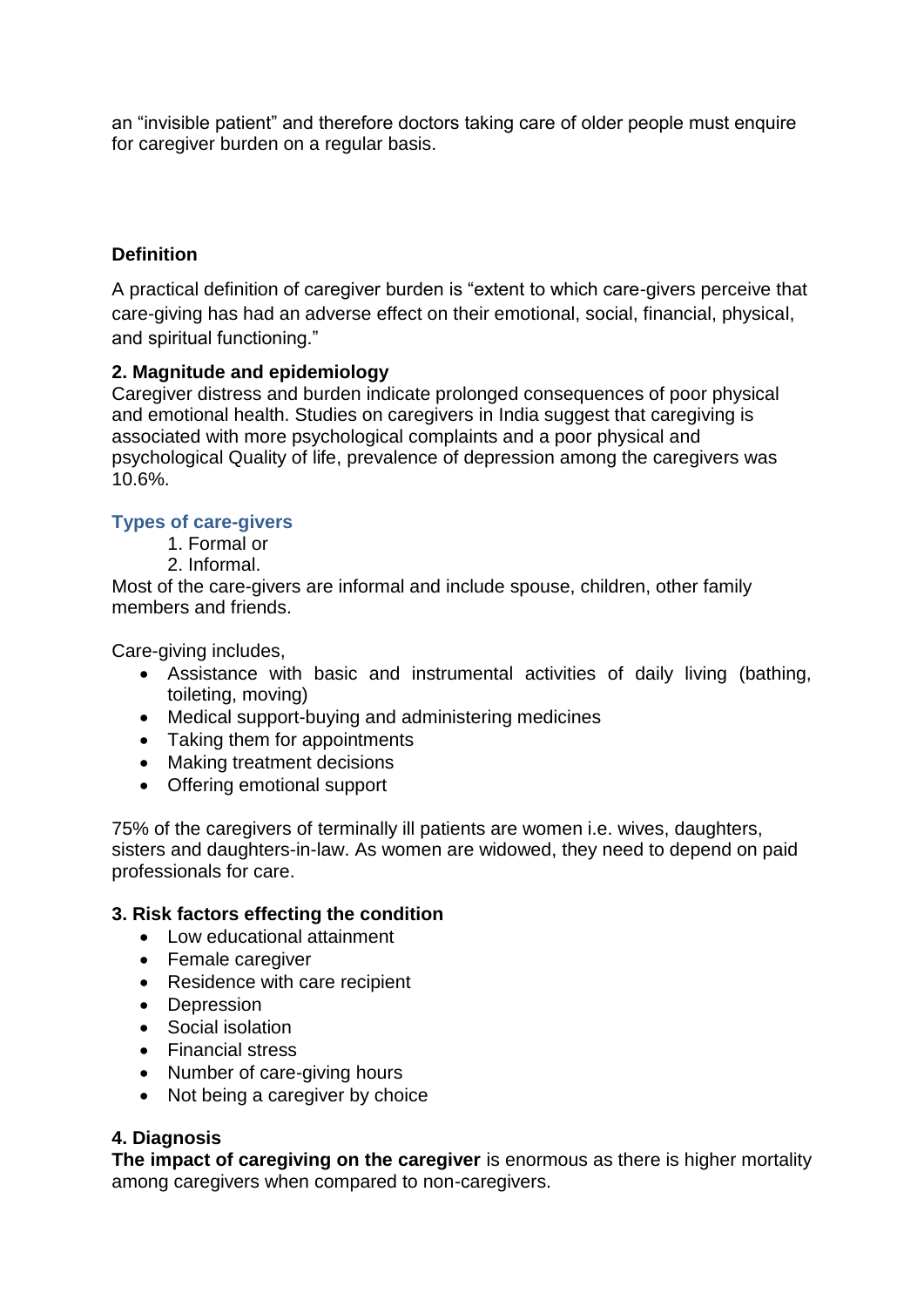Symptoms of care givers stress and clinician assessment of care givers

| <b>Symptoms</b><br><b>of</b><br>caregiver                 | <b>Clinician assessment of care</b>                                                              |
|-----------------------------------------------------------|--------------------------------------------------------------------------------------------------|
| <b>stress</b>                                             | givers                                                                                           |
| οf<br>1. Symptoms<br>depression, poor coping              | 1. Identify the primary<br>and<br>additional caregivers                                          |
| ability and quality of life<br>2. More frequently seeking | 2. Incorporate the needs and<br>preferences of both the care                                     |
| health care and using<br>more medications                 | recipient and the caregiver<br>3. Improve caregivers                                             |
| 3. Caregivers report a lot of<br>physical<br>and          | understanding of their role<br>and teach them the skills                                         |
| psychological symptoms                                    | 4. Recognize the<br>need<br>tor<br>periodic assessment of care<br>for<br>outcomes<br>the<br>care |
|                                                           | recipient<br>and<br>family<br>caregiver                                                          |

# **5. Management**

This can be done by:

- 1. **Psychological measures** such as support groups, counseling and skills training can help mitigate burden.
- 2. **Including the caregiver** as a member of the treating team and encouraging them to bring out their difficulties at home while taking care, ensuring the caregivers maintain their own health can be useful.
- 3. **Providing respite care**: Talking to other family members and encouraging them to undertake temporary care-giving roles can provide necessary respite to the overburdened caregiver. Some Non-governmental agencies can be roped in to provide daily meals, assistance with basic and instrumental activities of daily living.
- 4. **Pharmacological measures** for underlying cause and prompt referral to psychiatrists in higher centres.

## **Indications for Referral**

- Patient not responding to treatment
- Patients with multiple psychiatric issues
- Patient with recurrent suicidal ideas or attempts
- Patient with severely reduced activity, food intake, sleep or personal care
- Patient needing primarily psychological intervention which is not available
- Patients with comorbid dementia or neurologic issues

# **6. Myths and reality**

## **I need to be perfect.**

Untrue. Often the care givers feel that they should be perfect in par with skilled health workers; however they have to realise it's part of learning and to be calm. The old saying "perfect is the enemy of good" is a good one for caregivers to remember.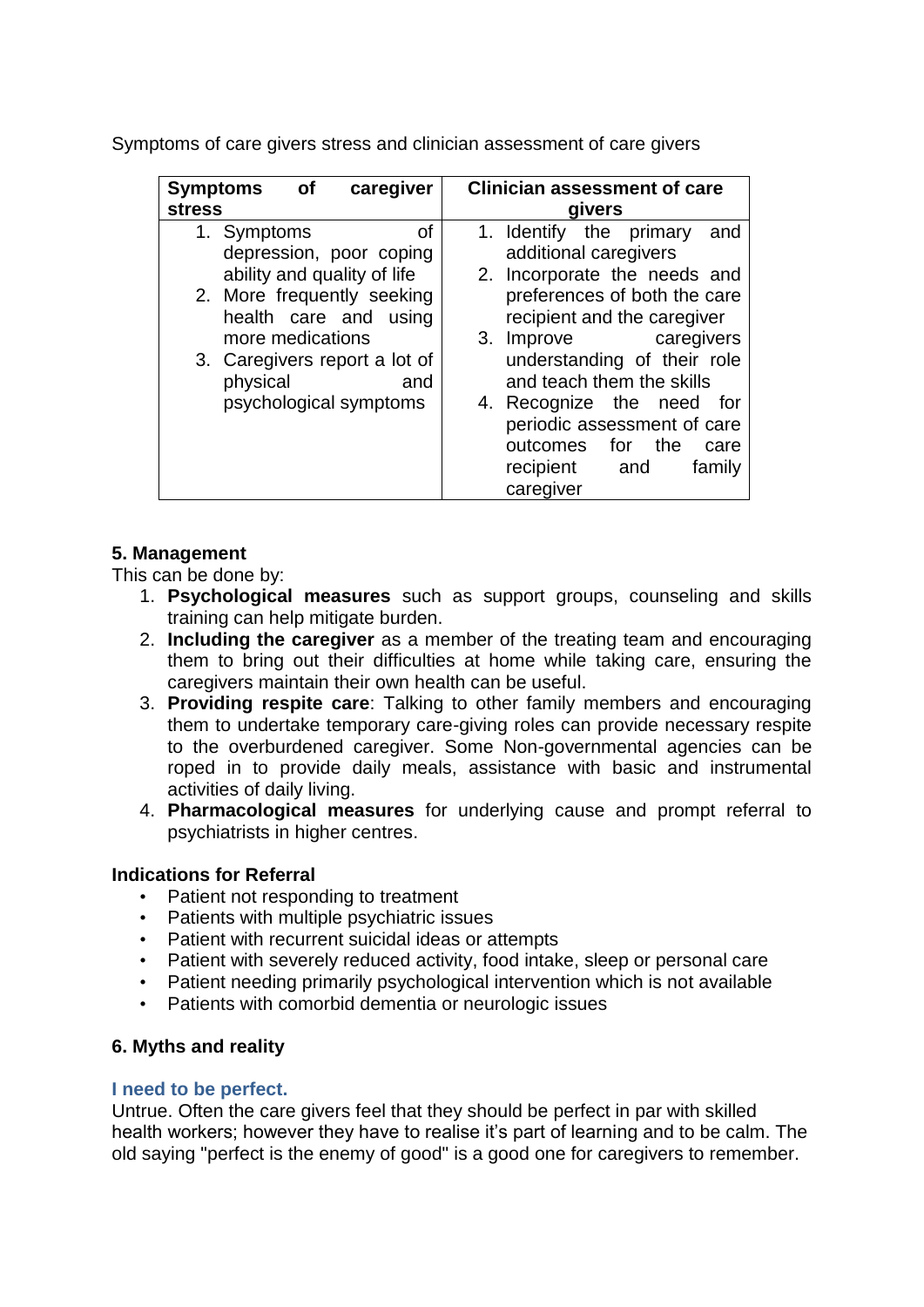### **I should have only positive thoughts about providing care for my loved one.**

Untrue. Even though being strong is very much needed in few situation like patient with Alzheimer's disease, you may feel sad when they do not recognise you.

**My needs need to take a back seat to those of the person I'm caring for.** Untrue. "Caring for the caregiver is an important part of caring for the patient."

#### **9. Follow up and expected progress including referral**

The health workers should also assess the status of caregivers and refer the care givers for appropriate diagnosis and treatment of the underlying conditions.

#### **10. References (Not provided in previous modules)**

1. Seven Myths That Lead to Caregiver Guilt. (Internet, available from [http://www.caringnews.com/en/161/1/390/Seven-Myths-That-Lead-to-Caregiver-](http://www.caringnews.com/en/161/1/390/Seven-Myths-That-Lead-to-Caregiver-Guilt.htm)[Guilt.htm](http://www.caringnews.com/en/161/1/390/Seven-Myths-That-Lead-to-Caregiver-Guilt.htm) )

### **ELDERLY ABUSE**

#### **1. Concept & Definition**

Abuse of the older person is an important problem. Healthcare workers have an important role in suspecting abuse and protecting these victims. It is defined as any mistreatment of an older person (aged more than 60 years) by a person responsible for the care of the victim such as spouse, child or a caretaker. Abuse by strangers is not considered within the ambit of elder abuse.

#### **2. Magnitude and epidemiology**

Prevalence of elder abuse ranges from 2% to 60% in studies from different groups. It is likely to be underestimated due to underreporting. A survey conducted by Helpage India identified that nearly 20% of the elderly felt neglected, around 23% of them felt they were abused at some point of time with predominantly verbal abuse in the lower socioeconomic strata and neglect in the higher socioeconomic strata. Daughter-inlaw was the perpetrator of abuse in many cities and most elders (98%) did not report their abuse to concerned authorities.

| <b>Type</b>    | <b>Examples</b>                                                   |
|----------------|-------------------------------------------------------------------|
| Physical abuse | Hitting, pinching, kicking an older person, withholding/overdose  |
|                | of medications                                                    |
| Psychological  | Deliberate emotional harm to the older person                     |
| abuse          |                                                                   |
| Sexual abuse   | Willful and non-consensual sexual contact                         |
| <b>Neglect</b> | Failure of a caregiver to provide for the needs and protection of |
|                | a vulnerable elder person.                                        |
| Self-neglect   | Subcategory of neglect, is a failure of an older person to        |
|                | provide for their own care and protection                         |
| Abandonment    | Caregiver abandons the older person                               |

#### **Types of elder abuse**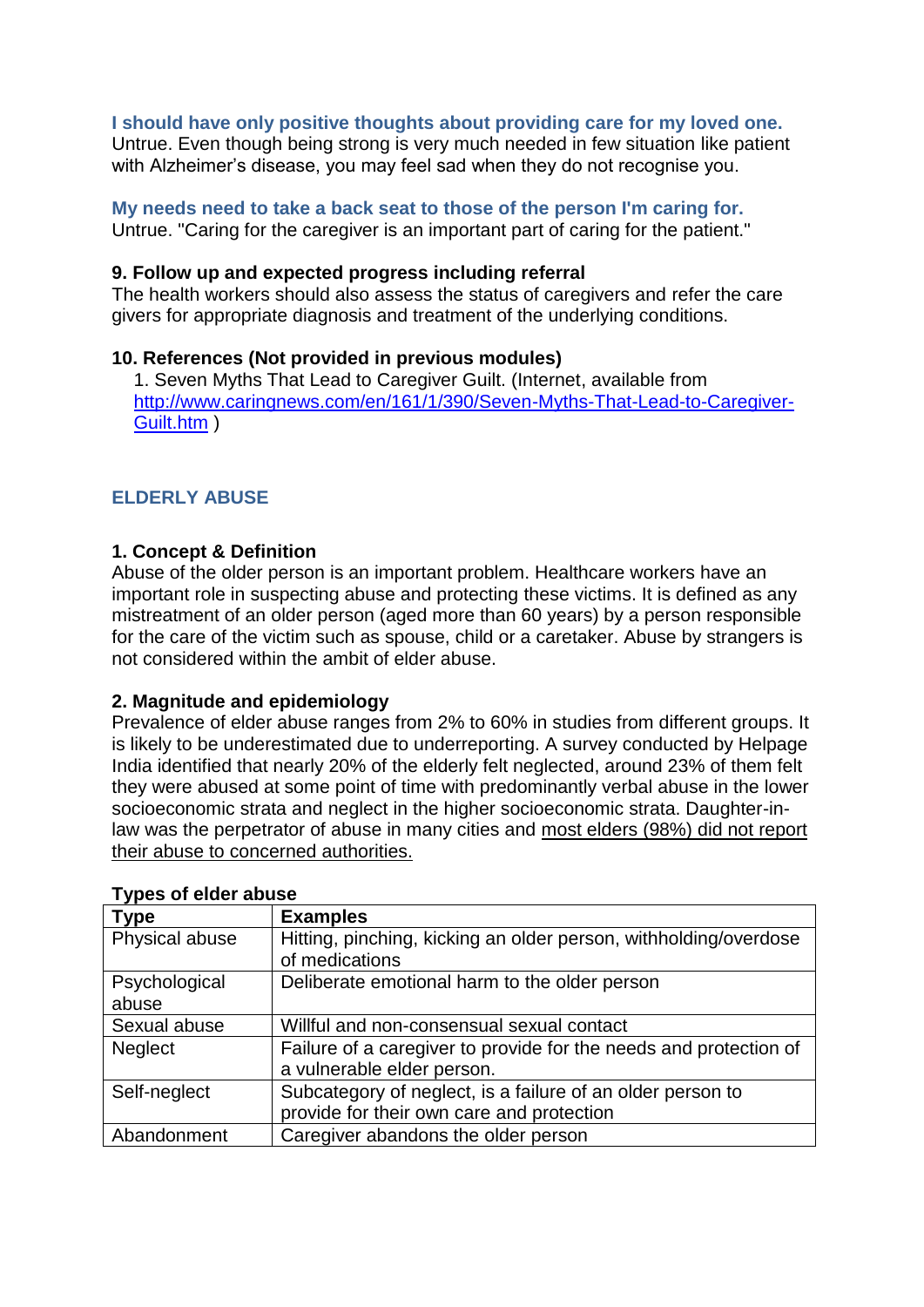# **3. Objectives of the Modules**

After reading this section we should be able to:-

- Identify elder abuse among the geriatric population
- Offer solutions for the same through the various agencies.

# **4. Risk factors effecting the condition**

- Advanced age
- Female gender (single women)
- Inability in self-care
- Dementia
- Depression
- Stroke and hip fracture
- Social isolation
- Low socioeconomic status
- Inappropriate caregiver (reluctant to perform the tasks, temperamental, violent or anti-social, addictions, poor physical health, financial constraints and competing interests)
- Absence of immediate family member as a caregiver

# **5. Diagnosis**

# **Warning signs of elder abuse**

| <b>Findings</b>             | <b>Signs</b>                                                                                                                                                                                                |
|-----------------------------|-------------------------------------------------------------------------------------------------------------------------------------------------------------------------------------------------------------|
| <b>Skin</b>                 | Skin tears, abrasions, lacerations, burns and bruises that are<br>inadequately explained                                                                                                                    |
| <b>Fractures</b>            | Spiral fractures of long bones and fractures in sites other than<br>the wrist, hip or vertebrae especially in a non-alcoholic older<br>person may be suspicious for physical abuse                          |
| Malnutrition/weight<br>loss | May indicate neglect and financial exploitation where the older<br>person's financial assets are taken away by the family<br>member                                                                         |
| Dehydration                 | Sign of elder neglect if the elder needs assistance to be able<br>to take in sufficient fluids                                                                                                              |
| Pressure ulcers             | Nonhealing ulcers may suggest that the ulcer is not being<br>nursed                                                                                                                                         |
| Sexual abuse                | Pain or soreness in the anal-genital area, evidence of<br>venereal diseases in the oral or anal-genital regions, vaginal<br>or rectal bleeding, bruises or lacerations on the vulva,<br>abdomen, or breasts |
| Financial<br>exploitation   | Inability to pay bills or unpaid bills with disconnection of<br>electricity or water supply                                                                                                                 |

# **Screening and assessment for elder abuse**

**A short screening comprising of 3 questions** to identify elder abuse is:

- 1. Do you feel safe where you live?
- 2. Who prepares your meals?
- 3. Who handles your finances?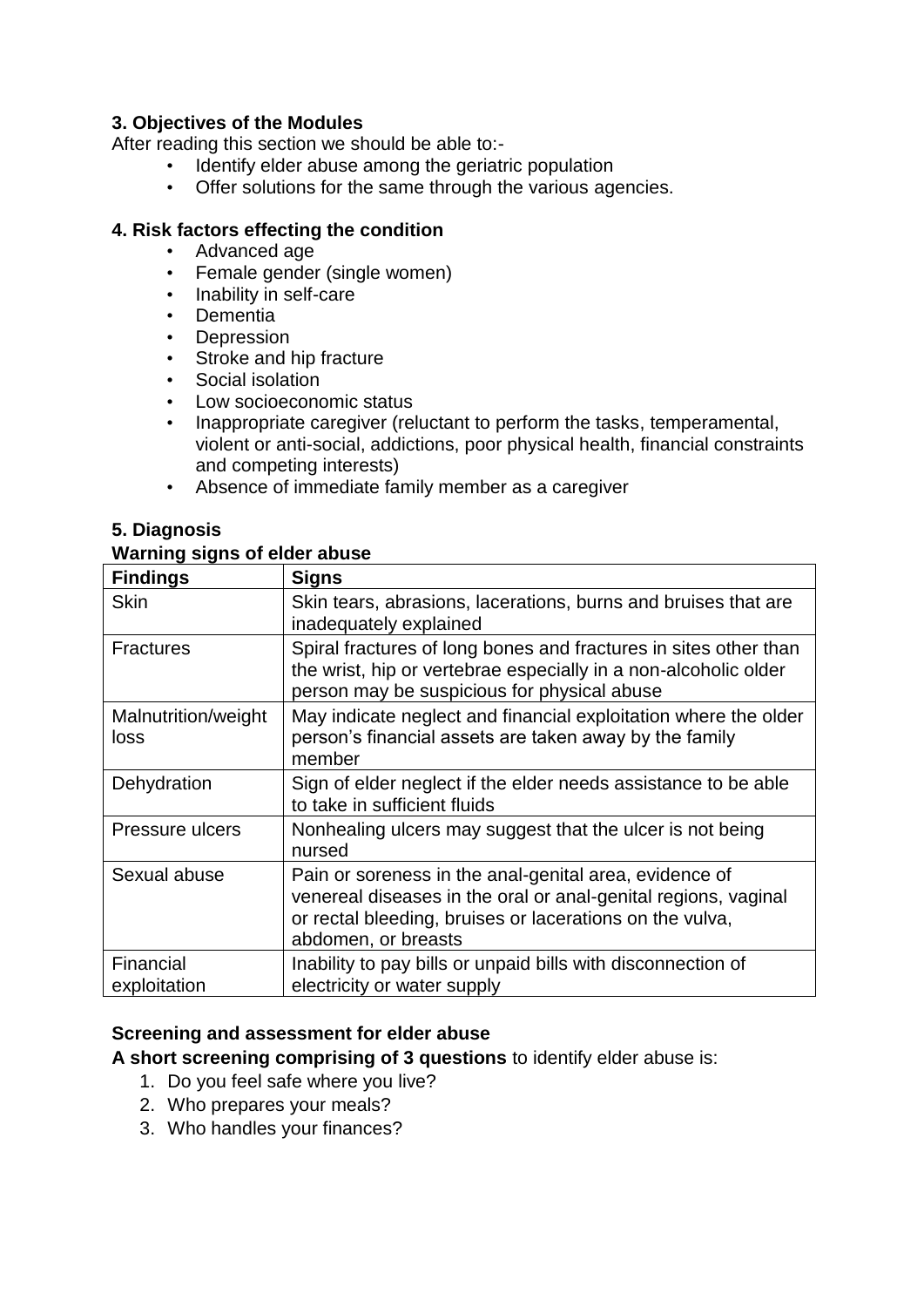Based on the clinical evaluation and results of the screening tools, clinicians assesses the executive capacity or function and if there is lack of executive capacity, a guardian either a family member or a guardian is appointed to take care of the older person's affairs.

# **6. Management**

## **Medical measures:**

- 1. Patients may need to be treated for wounds arising out of physical abuse, neglect or sexual abuse.
- 2. They may need treatment for depression, dementia or infections.
- 3. They may need shifting to a safer place such as old age homes if abuse is likely to be repeated or are unable to care for themselves due to self- neglect.
- 4. Interviews with caregivers may be required to understand the stress of caregiving that often leads to abuse. Measures to reduce caregiver stress can lead to better circumstances at home.

### **Legal measures**

- 1. The government must create awareness about rights of older persons, advocacy of old age issues at all level of governance and ensure implementation of policies pertaining to protection of interests of older persons.
- 2. Mention the names of policies

## **Social measures**

- 1. Asking friends to visit them at home if they have moved in with a relative or to a new address may be helpful. Even a brief visit insures observation of their well-being.
- 2. Accepting new opportunities for activities can bring in new friends. Some steps elders can take to prevent abuse include participating in community activities as long as they are able and staying sociable as they age, maintaining and increasing the network of friends and acquaintances.

## **Indications for Referral**

- Grievous injuries
- Severe depression
- Suicidal tendencies
- Psychological intervention needed
- Behavioral problems

## **7. Myths and realities**

## **If older people say they are not being abused, it didn't happen.**

Untrue. Most of the elderly tend to not disclose about the abuse especially by their children due to family and social issues.

## **Elderly abuse means only physical**

Untrue. They are many other types of abuse like neglect, verbal abuse, self-neglect, abandonment etc.

## **Most elder abuse occurs in nursing homes.**

Untrue. Even though there is elder abuse in few nursing homes noted, most elder abuse occurs at home, with family members and other loved ones as the perpetrators.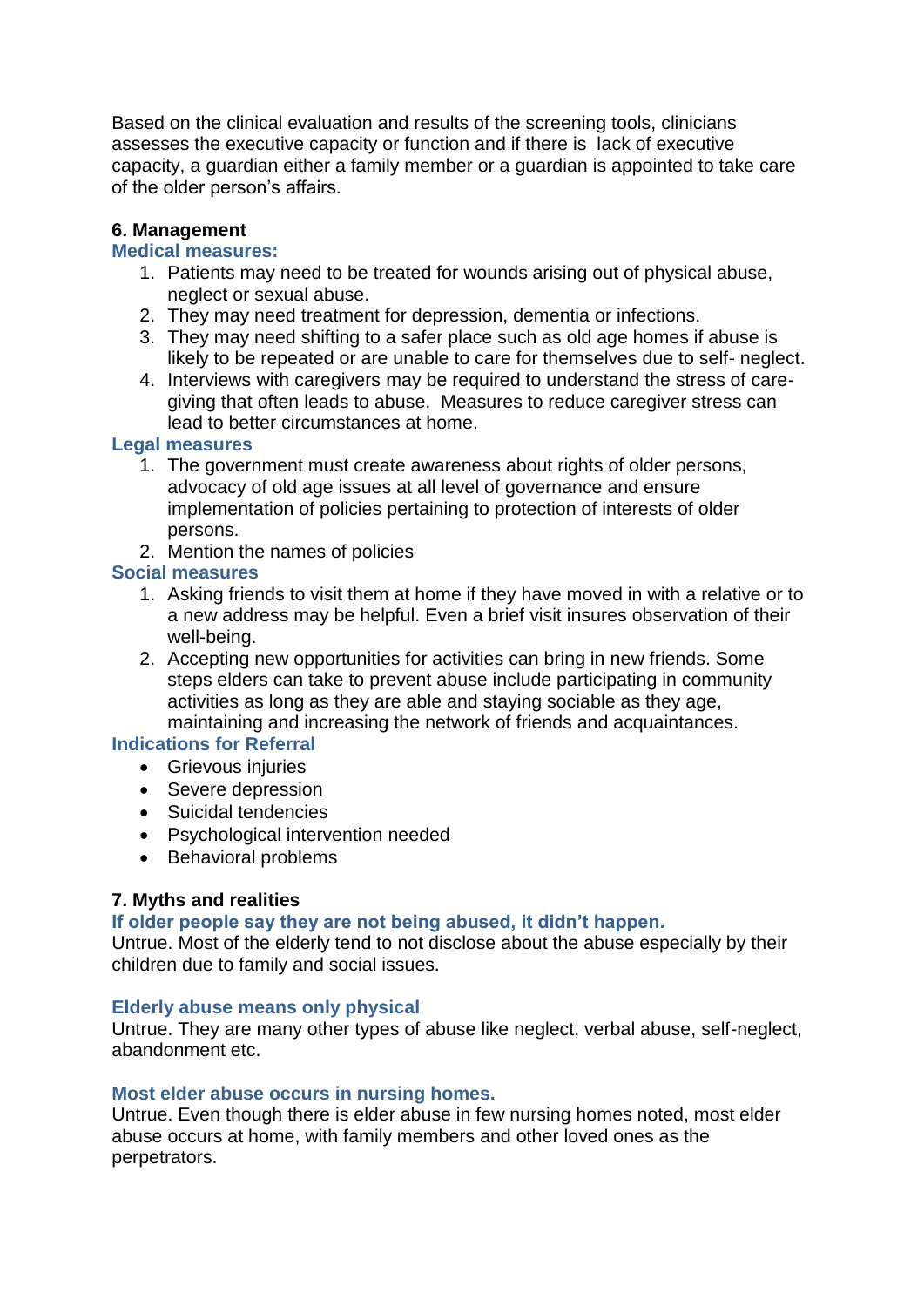## **8. Follow up and expected progress including referral**

a) Expected progress and interval at which it is to be reviewed

## **9. References**

1. Six Myths About Elder Abuse. (Internet, available from [https://www.forbes.com/sites/nextavenue/2017/06/15/6-myths-about-elder](https://www.forbes.com/sites/nextavenue/2017/06/15/6-myths-about-elder-abuse/#58b38d4c5fd4)[abuse/#58b38d4c5fd4](https://www.forbes.com/sites/nextavenue/2017/06/15/6-myths-about-elder-abuse/#58b38d4c5fd4) )

# **PALLIATIVE CARE**

# **1. Concept & Definition**

Palliative care is an interdisciplinary medical specialty that focuses on preventing and relieving suffering as well as supporting the best possible quality of life for patients and their families facing serious illness. Many people prefer to die at home with greater family satisfaction, better desired patient outcomes, better perception of dying process by family members and lower financial burden to the family. Ability to recognize the last few days of a person's life can help the family and the clinician to make appropriate plans for death at the preferred place. Home based palliative care is sparsely available in our country and therefore palliative care is being provided in hospital settings. Identification of the signs of impending death is essential for clinicians.

# **2. Magnitude and epidemiology**

At least 40 million people need palliative care each year, but only around half that number receive it, according to the Worldwide Hospice Palliative Care Alliance. India comes near the bottom of the global league in access to end-of-life care—ranked 67 out of 80 countries in 2015.

| <b>Physiological changes</b>             | <b>Causes</b>                              |
|------------------------------------------|--------------------------------------------|
| Weakness, fatigue and functional decline | The most significant issue is inability to |
|                                          | transfer.                                  |
| Decreased oral intake                    | Due to impaired swallowing, weakness,      |
|                                          | medications, or metabolic disturbances     |
| Decreased blood perfusion                | Identified by giddiness, reduced urine     |
|                                          | output, cold clammy hands                  |
| Neurological changes                     | Altered level of consciousness<br>or       |
|                                          | terminal delirium, changes in breathing    |
|                                          | patterns                                   |
| Loss of sphincter control                | Incontinence of both urine and stools,     |
|                                          | Unnecessary catheterization should be      |
|                                          | avoided if urinary flow is reasonable.     |
| Accumulation of upper airway secretions  | Impaired swallow and cough reflex can      |
|                                          | lead to pooling of secretions              |
| Inability to close eyelids fully         | Due to loss of retro-orbital fat           |

# **Physiological changes in the last few days of life which should be identified are:**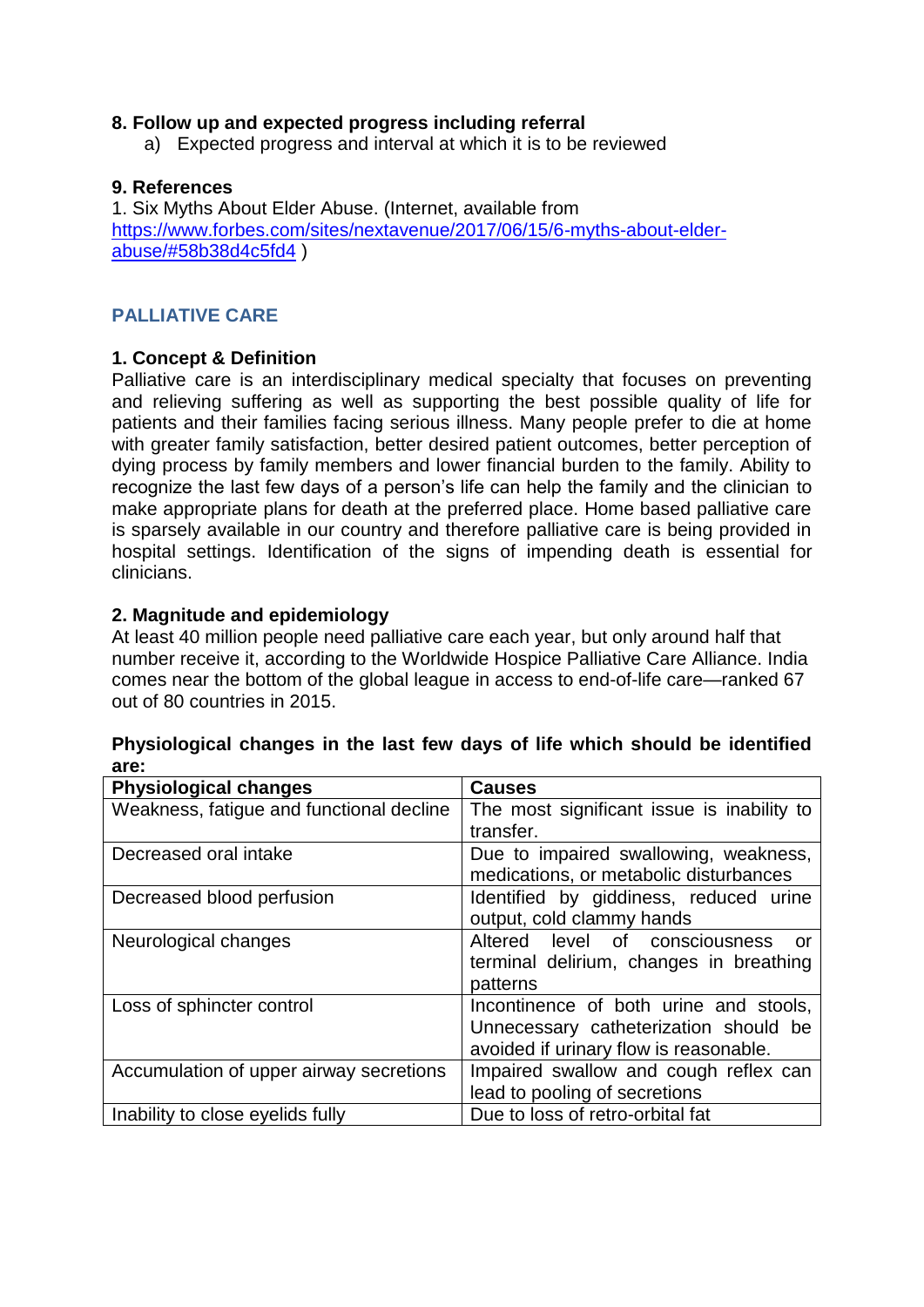## **3. Management**

**Respecting patient's autonomy/ cardiopulmonary resuscitation (CPR) issues**

An important aspect of palliative care is breaking bad news and honoring the patient's wishes. Bad news and medical plans have to be conveyed compassionately yet adequately to the patient and their family. Ideally plans on CPR should be determined well in advance before the patients enter the active dying phase. CPR is futile and can be potentially harmful in actively dying patients but this has to be discussed in detail.

| <b>Symptom</b>                    | <b>Primary level</b>                                                                                                                                                                                                                                                                                                                    | <b>Secondary level/Tertiary care</b>                                                                                                                                                                                                                                                                                                                                                                                                                                             |
|-----------------------------------|-----------------------------------------------------------------------------------------------------------------------------------------------------------------------------------------------------------------------------------------------------------------------------------------------------------------------------------------|----------------------------------------------------------------------------------------------------------------------------------------------------------------------------------------------------------------------------------------------------------------------------------------------------------------------------------------------------------------------------------------------------------------------------------------------------------------------------------|
| Pain management                   | Mild pain: Non-opioids<br>like paracetamol,<br>ibuprofen<br>Moderate pain: Weak<br>opioids such as tramadol                                                                                                                                                                                                                             | <b>Opioids</b><br>the<br>are<br>mainstay<br>of<br>treatment in patients with moderate<br>to severe pain.<br>Morphine 2.5 to 5 mg every 4 to 6<br>$\bullet$<br>hours and titration of the dose is<br>based on response. Concurrently,<br>patients need to be started on<br>laxatives and anti-emetics for a few<br>days to avoid constipation and<br>vomiting.<br>Fentanyl is safe in patients with renal<br>$\bullet$<br>failure<br>Radiotherapy (Prostrate cancer)<br>$\bullet$ |
| <b>Breathlessness</b><br>dyspnoea | Relaxation<br>&<br>$\bullet$<br>psychosocial therapies<br>helpful<br>can<br>be<br>in.<br>allaying the distress /<br>related<br>anxiety<br>to<br>breathlessness.<br><b>Bronchodilators</b><br>and<br>$\bullet$<br>Steroids may be used<br>obstructive airway<br>in<br>disease and asthma<br>Antibiotics<br>for<br>$\bullet$<br>pneumonia | Oxygen therapy<br>$\bullet$<br>Opioids based on the severity of the<br>$\bullet$<br>disease                                                                                                                                                                                                                                                                                                                                                                                      |
| <b>Nausea/ Vomiting</b>           | with<br>patients<br>In.<br>$\bullet$<br>chemotherapy<br>or<br>radiotherapy<br>induced<br>vomiting,<br>5HT <sub>3</sub><br>antagonists such<br>as<br>ondansetron<br>or<br>granisetron<br>the<br>are<br>drugs of choice.<br>Prednisolone based on<br>the condition                                                                        | Metoclopramide<br>$\bullet$<br>In patients with malignant bowel<br>$\bullet$<br>obstruction, haloperidol is first line<br>followed by steroids.<br>In patients with vomiting secondary<br>$\bullet$<br>to CNS lesions, steroids should be<br>the first choice.                                                                                                                                                                                                                   |

## **Management of symptoms and other issues**

**Pharmacological management of specific symptoms**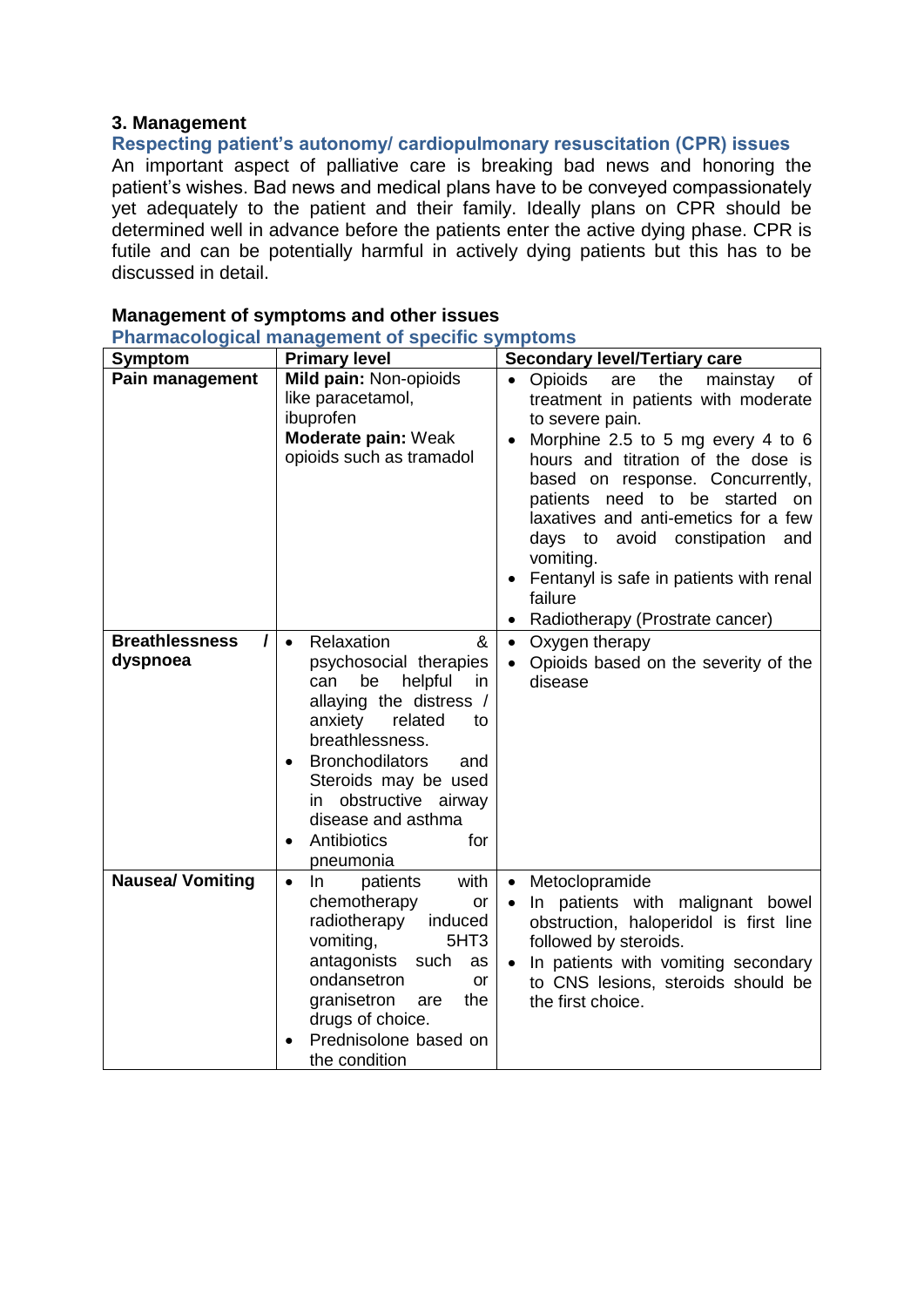| <b>Dysphagia</b>  | The risks and benefits<br>artificial feeding/<br>οf<br>should<br>fluids<br>be<br>discussed.<br>Intravenous route can<br>$\bullet$<br>be used to administer<br>fluids if patients cannot<br>swallow. | patients with<br>esophageal<br>In.<br>obstruction,<br>radiotherapy,<br>esophageal stenting and esophageal<br>dilatation can be tried to ameliorate<br>the obstruction.                                                                  |
|-------------------|-----------------------------------------------------------------------------------------------------------------------------------------------------------------------------------------------------|-----------------------------------------------------------------------------------------------------------------------------------------------------------------------------------------------------------------------------------------|
| <b>Delirium</b>   | Treatment of delirium<br>٠<br>should include treating<br>the underlying cause if<br>any.                                                                                                            | Terminal delirium is best treated with<br>$\bullet$<br>antipsychotics such as haloperidol.<br>Benzodiazepines are of little benefit<br>and in fact may be harmful and lead<br>to paradoxical agitation.                                 |
| <b>Depression</b> | Psychotherapy<br>$\bullet$<br>may be helpful in<br>some cases                                                                                                                                       | Palliative care guidelines<br>suggest<br>$\bullet$<br>reuptake<br>selective<br>serotonin<br>(SSRI)<br><i>inhibitors</i><br>/serotonin<br>reuptake inhibitors<br>noradrenaline<br>(SNRI) or atypical antidepressants<br>as first choice. |